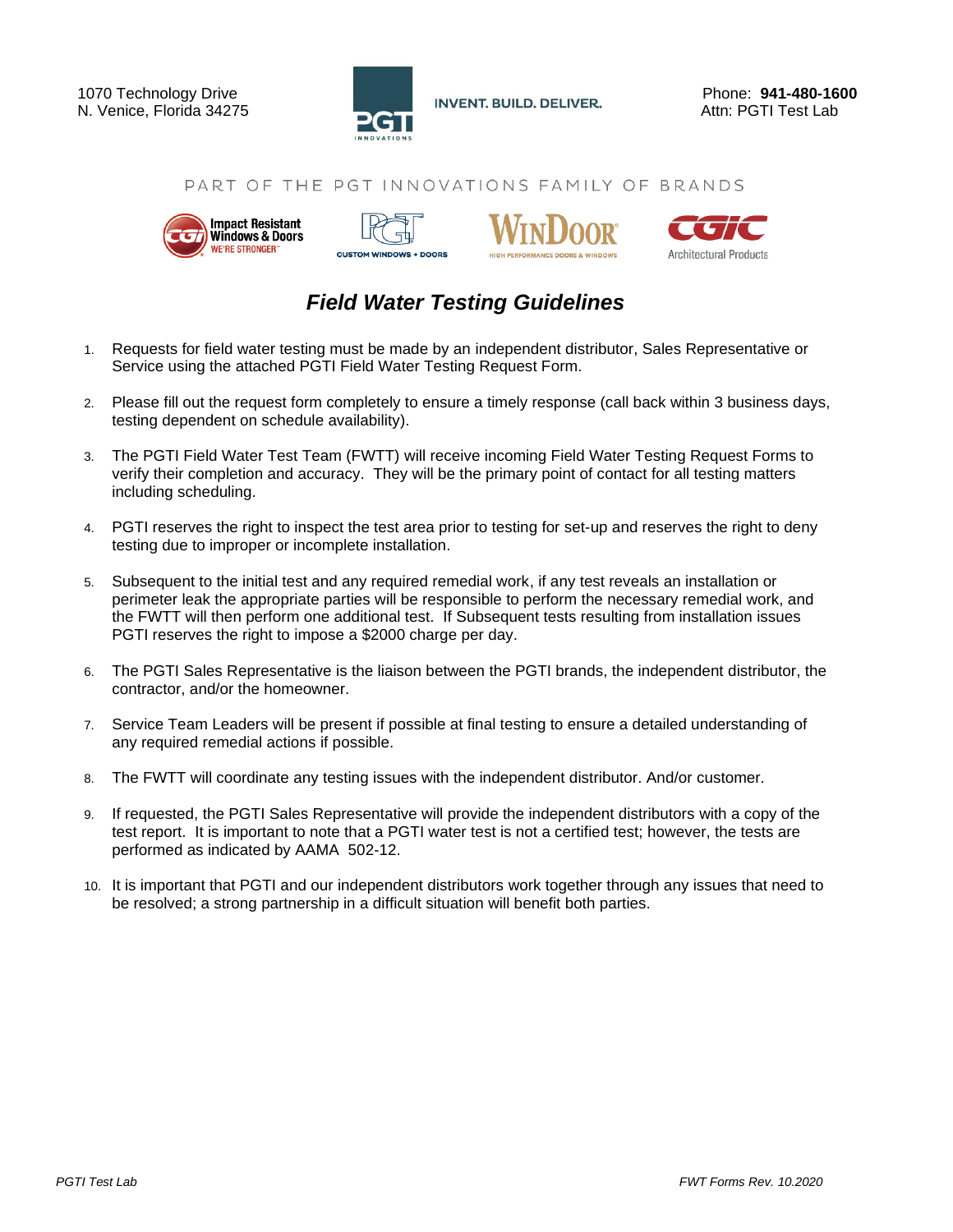

### PART OF THE PGT INNOVATIONS FAMILY OF BRANDS









# *Field Water Testing Responsibilities*

*The removal of the interior trim and sheetrock should be the subject of discussion with all parties involved to determine if this "as necessary" requirement of the specification will be followed.*

#### *Independent Distributor Responsibilities*

- A. Independent Distributor and Field Water Test representative shall designate the test specimen.
- B. Independent Distributor shall ensure all SGD or window system, stucco, primer or finish coats, and sealants have been installed at least seven to nine days prior to the testing scheduled date.
- C. Independent Distributor shall provide an adequate access to specimens being tested.
- D. Independent Distributor shall provide an adequate water source within 100' of each test specimen.
- E. Independent Distributor shall provide 110 VAC power source within 100' of each test specimen.
- F. Independent Distributor shall provide a representative to be present during testing.

#### *Window Installer Responsibilities*

- A. Prior to testing, the window installer shall inspect the system to be tested for proper sealant application, condition of all brush or other type seals, adjustment, and proper operation. Any issues should be corrected at least seven days prior to the testing scheduled date. (This work shall not coincide with the test chamber construction and/or testing.)
- B. Installer shall provide a fully qualified individual who is knowledgeable of the installed systems to be present during the testing and to assist in troubleshooting any issues that arise.

#### *Waterproofing installer Responsibilities*

- A. Prior to testing, the waterproofing installer shall inspect all of the coatings and sealants under their responsibilities. Any issues should be corrected at least seven days prior to the testing scheduled date. (This work shall not coincide with the test chamber construction and/or testing.)
- B. Installer shall provide a fully qualified individual who is knowledgeable of the installed sealant and coating systems to be present during the testing and to assist in troubleshooting any issues that arise.
- C. Installer shall bring any necessary sealants or special tools required to troubleshoot and/or repair any issues that may arise during testing.

#### *Field Testing Responsibilities*

- A. FWTT shall provide a fully qualified individual with an assistant, the required tools, materials, test equipment, and instrumentation on site to perform the field-testing in accordance AAMA 502-12
- B. FWTT shall provide the materials required to complete the water test.
- C. FWTT shall record and document the field-testing results.
- D. FWTT shall disassemble and/or remove the test chambers for disposal and/or storage on the job site as directed by the Customer.
- E. Prior to testing, service needs to be notified and the manufacturer salesperson shall inspect the product to be tested for proper condition of all-weather strip or other type seals, adjustment, and proper operation.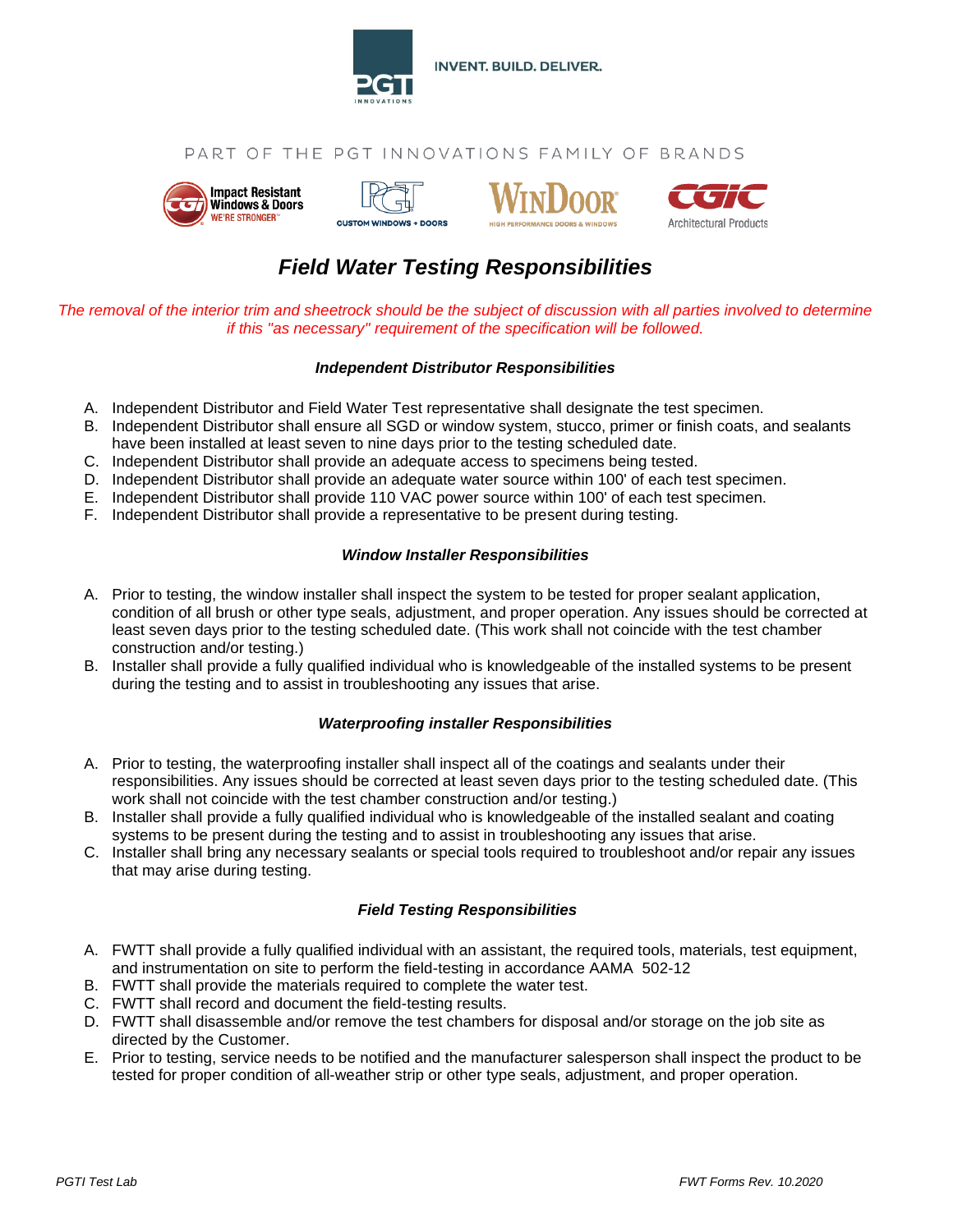

PART OF THE PGT INNOVATIONS FAMILY OF BRANDS



## *Field Water Testing Request Form*

*Proper notice and coordination with PGTI is required in the event that the job is considering water testing. Note that our contracts specifically exclude water testing unless we are provided advance notice in writing. The reason we exclude this is water testing is a complex effort that must follow industry accepted protocols and standards. Further, it adds additional costs into the job that are not reflected in our standard pricing.*

| Distributors Number: _______________________                                                          | Date of Request: ___________________                                                                                                                                                                                                 |                      |  |  |  |  |
|-------------------------------------------------------------------------------------------------------|--------------------------------------------------------------------------------------------------------------------------------------------------------------------------------------------------------------------------------------|----------------------|--|--|--|--|
| <b>Distributors Name:</b>                                                                             | <u> 1989 - Johann Harry Harry Harry Harry Harry Harry Harry Harry Harry Harry Harry Harry Harry Harry Harry Harry Harry Harry Harry Harry Harry Harry Harry Harry Harry Harry Harry Harry Harry Harry Harry Harry Harry Harry Ha</u> |                      |  |  |  |  |
|                                                                                                       |                                                                                                                                                                                                                                      |                      |  |  |  |  |
| <b>Distributors Phone:</b>                                                                            |                                                                                                                                                                                                                                      |                      |  |  |  |  |
|                                                                                                       |                                                                                                                                                                                                                                      |                      |  |  |  |  |
| Testing Address: __________________________________City: _________________State: ____ Zip: __________ |                                                                                                                                                                                                                                      |                      |  |  |  |  |
|                                                                                                       |                                                                                                                                                                                                                                      | □ Occupied Residence |  |  |  |  |
|                                                                                                       |                                                                                                                                                                                                                                      |                      |  |  |  |  |
| □ Certification Testing<br>□ PGTI Testing                                                             |                                                                                                                                                                                                                                      |                      |  |  |  |  |
| PGTI Service Order # (if applicable): ____________________                                            |                                                                                                                                                                                                                                      |                      |  |  |  |  |
|                                                                                                       |                                                                                                                                                                                                                                      |                      |  |  |  |  |
| Contractor Information (must include agency name, contact name, and contact ph. #):                   |                                                                                                                                                                                                                                      |                      |  |  |  |  |

\_\_\_\_\_\_\_\_\_\_\_\_\_\_\_\_\_\_\_\_\_\_\_\_\_\_\_\_\_\_\_\_\_\_\_\_\_\_\_\_\_\_\_\_\_\_\_\_\_\_\_\_\_\_\_\_\_\_\_\_\_\_\_\_\_\_\_\_\_\_\_\_\_\_\_\_\_\_\_\_\_\_\_\_\_\_\_\_\_\_\_\_\_\_\_\_\_\_\_\_